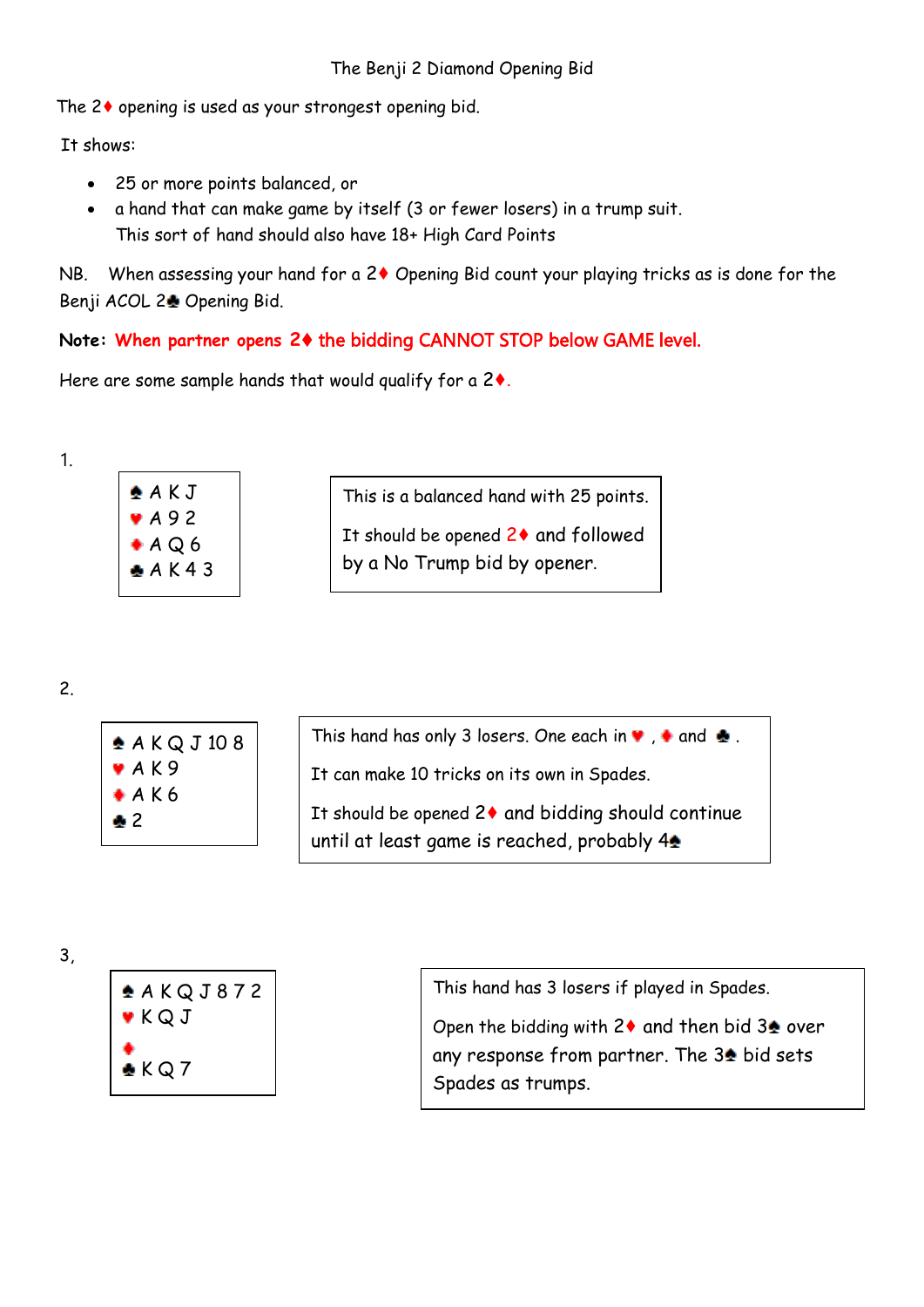# • **NEGATIVE The negative bid denies the values suitable for a slam**

With 0-7 points and less than 1½ Quick Tricks (see definition below) you make the **negative** bid of  $2\blacktriangledown$  telling partner you are weak. It says nothing about Hearts.

Defining Quick Tricks:  $A-K = 2$ ;  $A-Q = 1\frac{1}{2}$ ;  $A = 1$ ;  $K-Q = 1$ ;  $K-X = \frac{1}{2}$ 

#### • **POSITIVE The values suitable for a slam.**

With **at least** 1½ Quick Tricks make a positive **SUIT** response. Ideally this would be a 5-card suit but this is not always possible.

Quick Tricks (QT) are based on Aces, Kings and Queens so it is important to show the QTs you have in your hand.

The reason for this is that, opposite such a powerful hand, what the 2♦ Opening Bidder needs to know is if you have controls (i.e. Aces and Kings) to see if a slam is a sensible option.

• **POSITIVE The values suitable for a slam probably in No Trumps**

With 8+ points made up of the odd King and a collection of Queens and Jacks (slow tricks) you should bid **2 No Trumps**.

#### Examples:

Your partner has opened 2♦. What is your response with each of these hands?

| 1. |                            |                          |                    |
|----|----------------------------|--------------------------|--------------------|
|    | $* A 7 6 3 2$              | $*763$                   | $\triangle$ QJ63   |
|    | $\blacktriangleright$ KQ 3 | $\blacktriangledown$ K 3 | $\bullet$ Q 3      |
|    | $+95$                      | $+9532$                  | $\bigstar$ Q 3 2   |
|    | $*865$                     | $\bigcirc$ Q 6 5 2       | $\bigcirc$ Q 6 5 2 |
|    |                            |                          |                    |

Answers:

- 1. With two QTs ( $A \triangleq$  and K-Q $\blacktriangledown$ ) make a POSITIVE bid of 2 $\triangleq$ .
- 2. With just 5 points and less than  $1\frac{1}{2}$  QT make a NEGATIVE bid of 2 $\bullet$ .
- 3. With 9 points but no QT make a POSITIVE bid of 2 No Trumps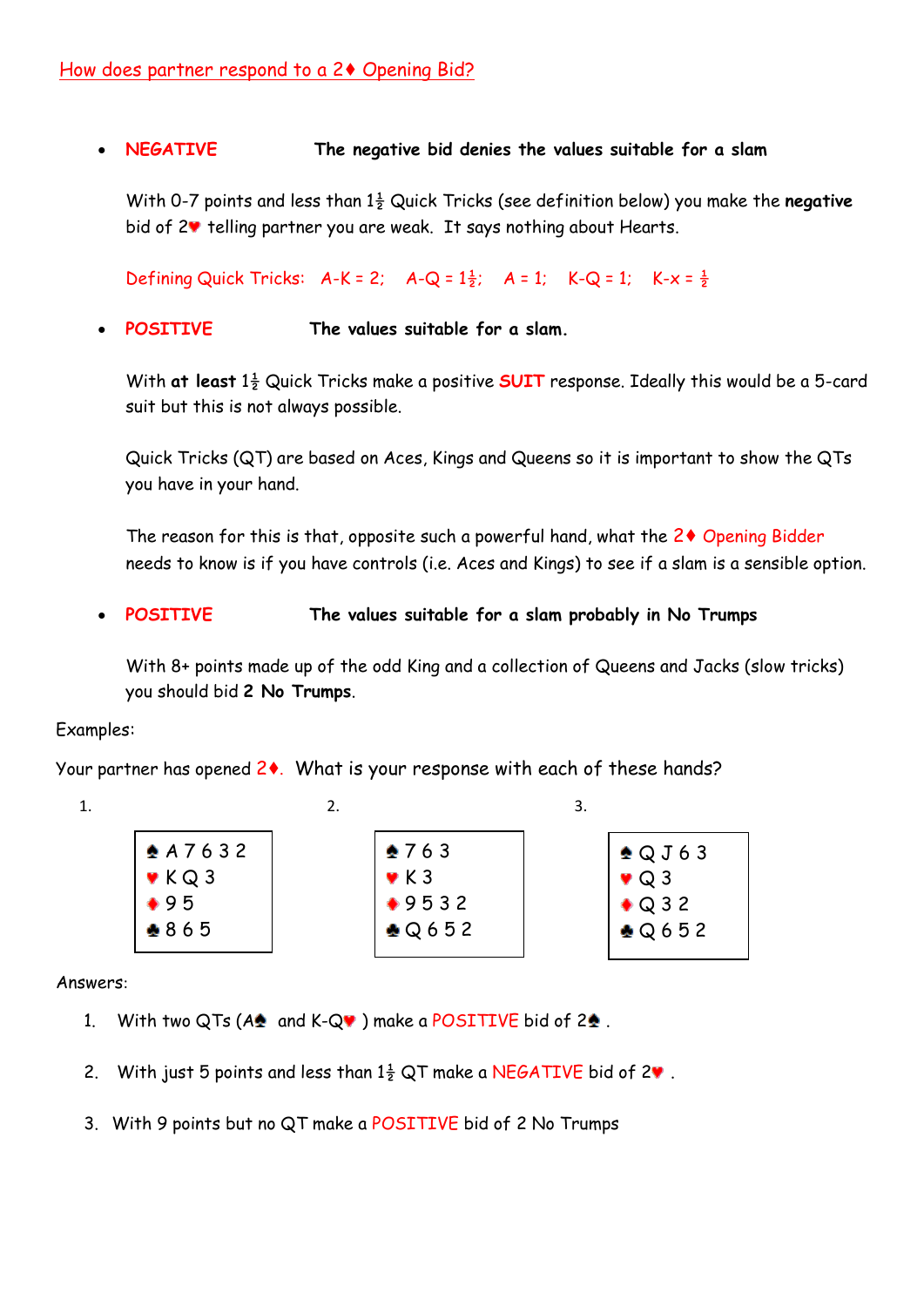# **Opener's Rebid**

# **(a) After the 2 NEGATIVE response from responder.**

# **(i) Opener has a balanced hand with 25+ points**

**25-26 points:** Rebid **2NT.** Further bidding is the same as after an opening 2NT bid. This means you may use Stayman and Red Suit Transfers.

**27+ points: Rebid 3NT.** Responder bids according to strength and shape.

# (ii) **Opener has an unbalanced hand**

**Rebid in a suit. Remember this is forcing to game.** Responder will treat the suit bid as containing 5+ card**. When opener has a two-suiter, bid your longer suit first. With a 5-5 or 6-6 pattern bid the HIGHER ranking suit first.** A **jump rebid** (for example  $2 \cdot 2 \cdot 3 \cdot 3$ ) sets that suit as trumps and asks responder to bid any Ace.

**With no Ace responder merely bids opener's suit.**

**(b) After a positive response of 2NT (8+ pts but less than 1½ QT)**

**(i) Opener has a balanced hand 25+ points**

**25-26 points: Rebid 6NT. You have at least 33 points between you and expect to make 12 tricks in No Trumps.**

#### **(ii) Opener has an unbalanced hand**

**Rebid in a suit. Remember this is forcing to game.** Responder will treat the suit bid as containing 5+ card**. When opener has a two-suiter, bid your longer suit first. With a 5-5 or 6-6 pattern bid the HIGHER ranking suit first.** A jump rebid (for example  $2 \cdot : 2 \cdot : 3 \cdot 3$ ) sets that suit as trumps and asks responder to bid any Ace.

**With no Ace responder merely bids opener's suit.**

**(c) After a positive response of a suit (At least 1½ QT)**

**(i) Opener may raise responder's suit with 4+ card support.**

**For example, 20: 24: 34 sets spades as trumps and asks responder to bid the** cheapest ace.

(ii) **Opener changes suit**

The first suit bid will be 5+ card suit. Responder should support with 3+ cards in the suit.

#### (iii) **Opener bids 3NT**

This shows a balanced hand with 25-26 points with 2/3 cards in responder's suit**.**  Responder now bids according to strength and shape.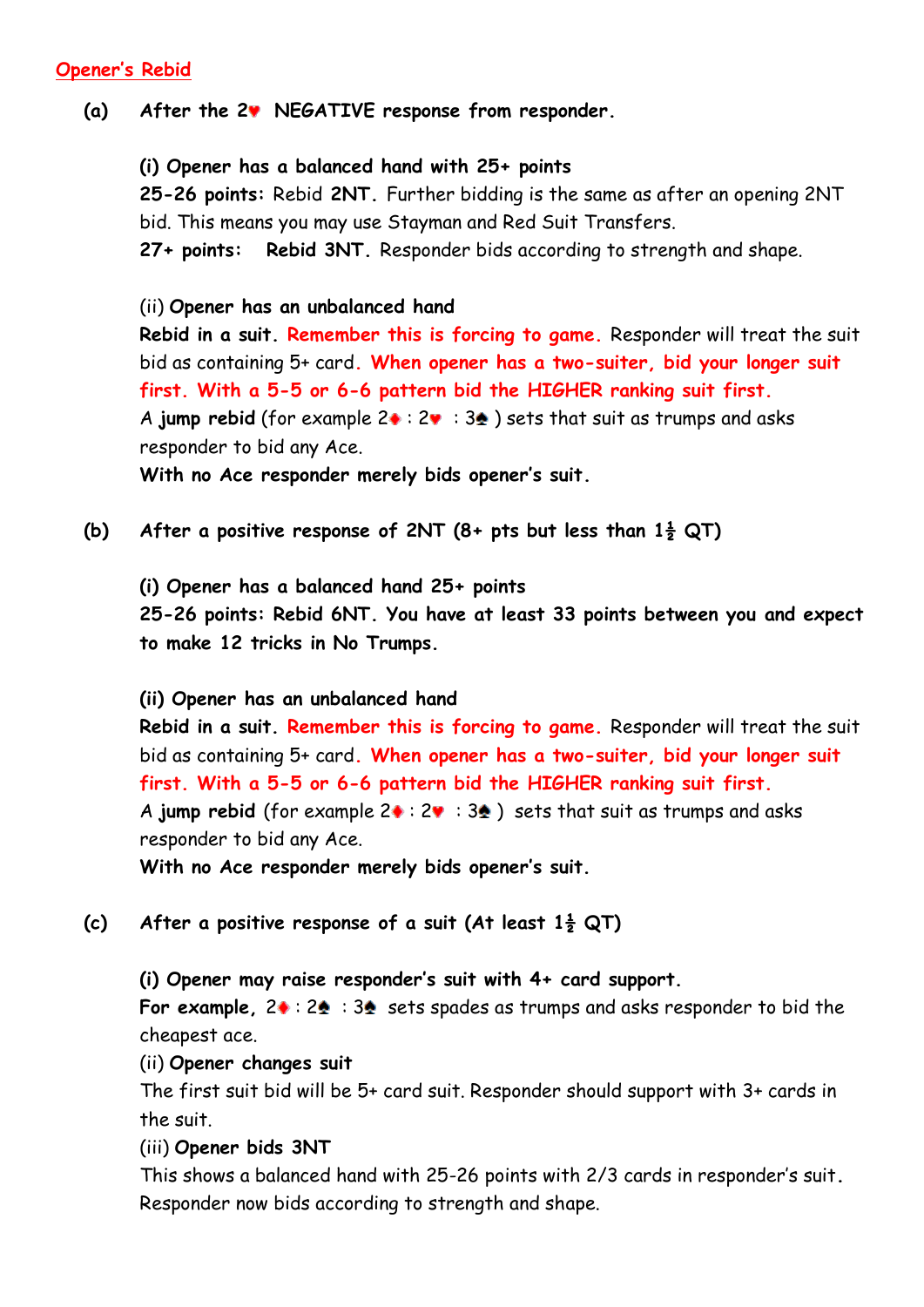#### **General Principles for responder when partner opens 2**

**(i) Remember that after a 2 opener the bidding MUST NOT stop below game.**

(ii) Responder should make every effort to show the strength and shape of his hand.

(iii) Responder should readily support opener with 3+ cards.

**Further examples of partnership bidding**

(iv) After a positive response then the auction should lead to a slam.



With 25+ points and a balanced hand, West opens 2 $\bullet$  as the system dictates. Partner responds with the negative of 2♥. The 2NT rebid shows 25-26 points balanced and East can comfortably raise to 3NT. Two things to note here are that 2♦ is your new strongest opening bid and secondly that 2♥ is a real negative response – unlike the relay response of 2♦ to 2♣.

2.



West has 10 tricks in Spades in his own hand. After the negative 2<sup>v</sup> from East, West knows there is no chance of a slam so simply bids to game in 4♠ .